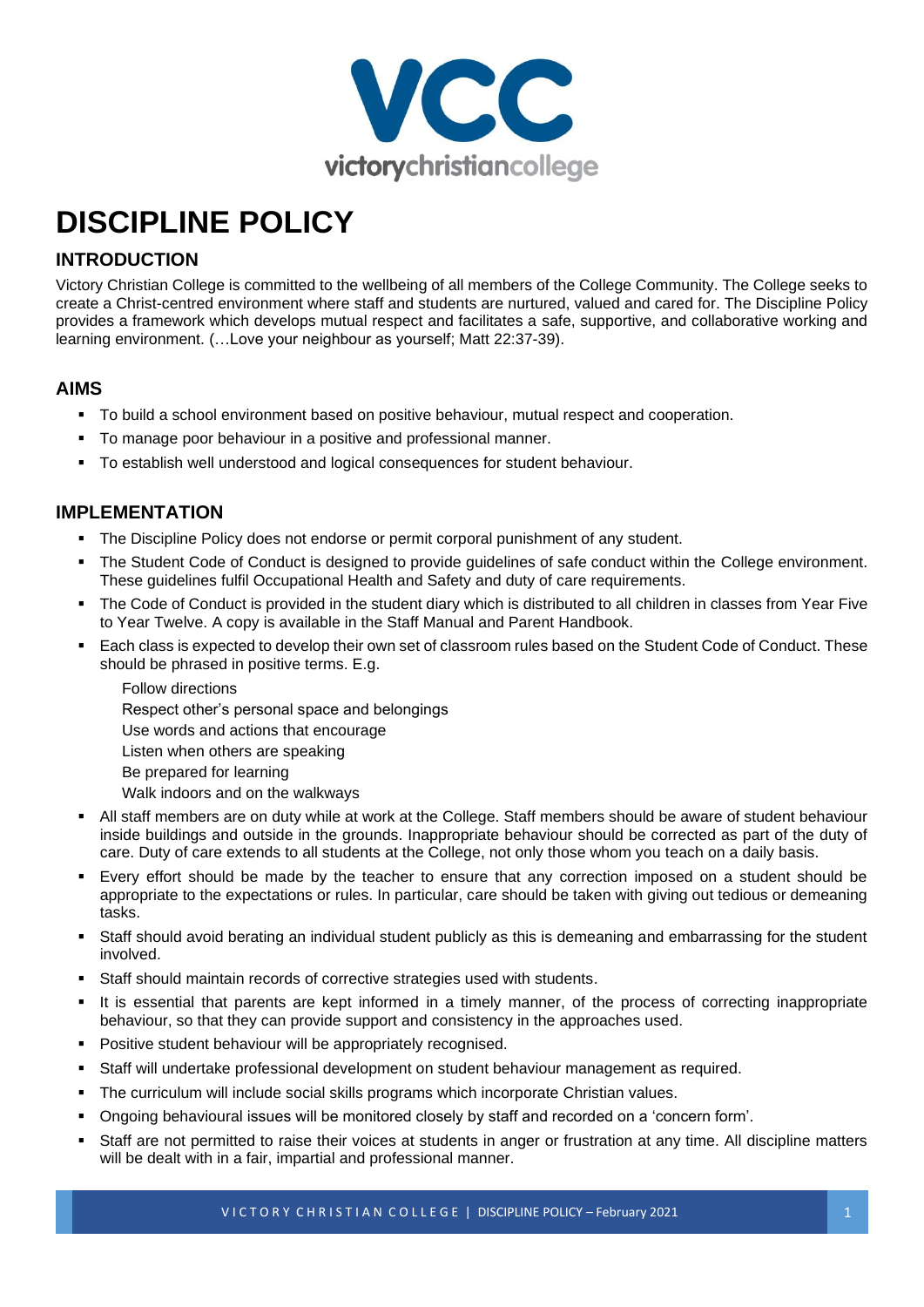

- Students who are experiencing difficulty achieving positive behavioural outcomes will undertake individualised behaviour management plans or contracts focussing upon agreed goals.
- Consequences for ongoing inappropriate behaviour will involve a graded series of sanctions including counselling, withdrawal/detention, loss of privileges or suspension.
- ▪

## **DISCIPLINE PROCEDURES - PRIMARY**

If a student is exhibiting inappropriate behaviours the following process will be followed:

- Step 1: A warning / reminder of appropriate behaviour.
- Step 2: The student will be asked to leave their current seating and move to a place with limited distraction opportunities.
- Step 3: The student will be given 'time out' in another classroom where they will continue to work.
- Step 4: The student will be given a lunchtime detention and removed from the class for the rest of the session.

For serious offences, which include repeated disobedience, wilful damage, or intentionally hurting another student, appropriate disciplinary action will be taken and parents will be notified to discuss.

## **DISCIPLINE PROCEDURES - SECONDARY**

Teachers are to ensure students are respectful to each other and staff, on task and in correct uniform at all times. If a student is exhibiting inappropriate behaviours in a class, the following process will be followed:

- Step 1: A warning / reminder of appropriate behaviour.
- Step 2: The student will be asked to leave their current seating and move to a place with limited distraction opportunities.
- Step 3: The student will be given 'time out' outside the classroom for five minutes.
- Step 4: The student will be given a lunchtime detention and removed from the class for the rest of the session.
- **· Inappropriate or disruptive behaviour in class, could result in a detention being issued immediately.**
- Serious breaches of the Student Code of Conduct could result in an after school detention or suspension.
- A concern form will be filled out for breaches deemed a concern.

NOTE: It is up to individual Teacher discretion concerning the need to jump steps, depending on the seriousness of the behaviour.

## **DETENTION PROCEDURES**

- Detentions may be given for behavioural issues, late submission of work or uniform infringements.
- If a student is out of uniform without a note from a parent, a uniform infringement notice (yellow sticker) will be issued in the diary. If a student receives three yellow stickers within a term, a lunchtime detention will be issued.
- When a behaviour detention is issued by a teacher, a sticker is inserted into the student diary, with the date of issue, reason why, and when the detention is to be served. Stickers must be signed by a parent and returned to school before or on the day of the detention. A student will continue to serve lunchtime detentions until the signed detention sticker has been cited by the supervising teacher.
- The first three behaviour (red sticker) and six homework (green sticker) detentions given will be lunchtime detentions. Parents will then be emailed detailing the detentions that have already been served and notifying them that should another detention be issued, it will be an after-school detention.
- The next two detentions issued will be after-school detentions. (blue sticker)
- Should a student receive a detention beyond two after school detentions in a term, parents will be notified. This will be served as a full day in-school suspension. Any ongoing discretions will result in further disciplinary actions.
- This process applies on a term by term basis.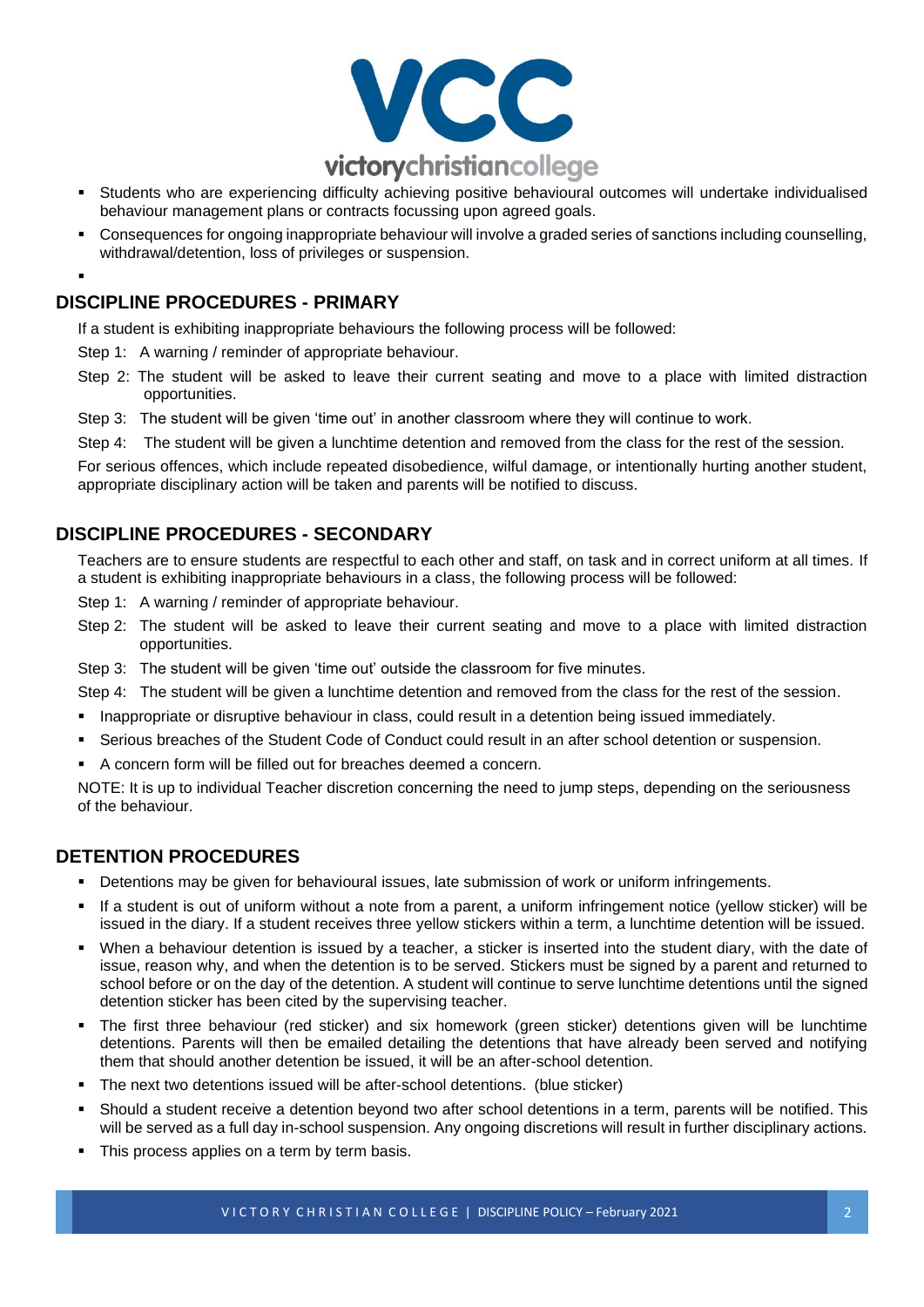

#### **NOTE:**

- Students can be asked to sit the detention the day it is issued. Parent notification is still required.
- Students who deliberately do not attend their allocated lunchtime detention will be issued with an after-school detention.
- Behaviour and Homework detentions are at the discretion of the Homeroom Teacher.

## **SUSPENSION**

- The College reserves the right to suspend a student's enrolment for incidents of serious misconduct.
- Students may be suspended for repeated behaviour issues, or incidents of serious misconduct which put themselves at risk or harm other students, staff or school property.
- Suspension is at the Principal's discretion and the length of the suspension is determined by the degree of seriousness of the incident/s.
- Suspension may either take place within the school, with the student withdrawn from regular classes, recess and lunch, or at home. The aim of suspension is for students to reflect on their behaviour and understand that certain behaviours are unacceptable. It is hoped that once a student returns to normal classes following a suspension, that an improvement in behaviour and attitude is evident.
- Counselling will be provided to the student to help the student resolve any issues which may have led to the suspension. The student's behaviour and interactions with others will also be monitored to ensure that everyone involved is able to move on and feel safe.
- Parents will be notified if a suspension has been issued.

## **TERMINATION OF ENROLMENT - EXPULSION**

- The College reserves the right to terminate a student's enrolment for incidents of serious misconduct.
- Expulsion is viewed as very serious and is only used in extreme circumstances.
- A student may be expelled for significant behaviour incidents, or an ongoing defiant attitude of school rules and authority, which has resulted in serious concerns for student and staff safety and wellbeing.
- Parents will be notified in person if expulsion of their child is being considered.
- All efforts will be made by the College to give a student every chance of improving their behaviour in consultation with parents if possible, before this action is taken.

### **GENERAL COLLEGE RULES**

- **EXECTE Students are required to mark all their possessions clearly with their names.**
- Students should not bring large amounts of money or valuable items to school. If it is necessary on a particular occasion, the money or valuables should be deposited in the Administration Office for safe keeping.
- Smoking by students is forbidden. Cigarettes, tobacco or matches must not be brought to school. Students must not smoke while travelling to and from school..
- Alcohol, illicit drugs, pornographic material and implements which may endanger other students (e.g. knives) are not permitted on the school premises.
- For safety, students should not run along verandahs or walkways and are asked to keep to the left to facilitate smooth traffic flow. No sitting or swinging on handrails.
- Students are to play in the designated play areas of the school grounds. They must stay away from out of bounds areas.
- Students are asked to take care of our environment, look after all school property and take e care near trees and gardens. Any damage must be reported to the Administration Office or yard duty teacher..
- Food should not be eaten in the school buildings unless supervised directly by a teacher.